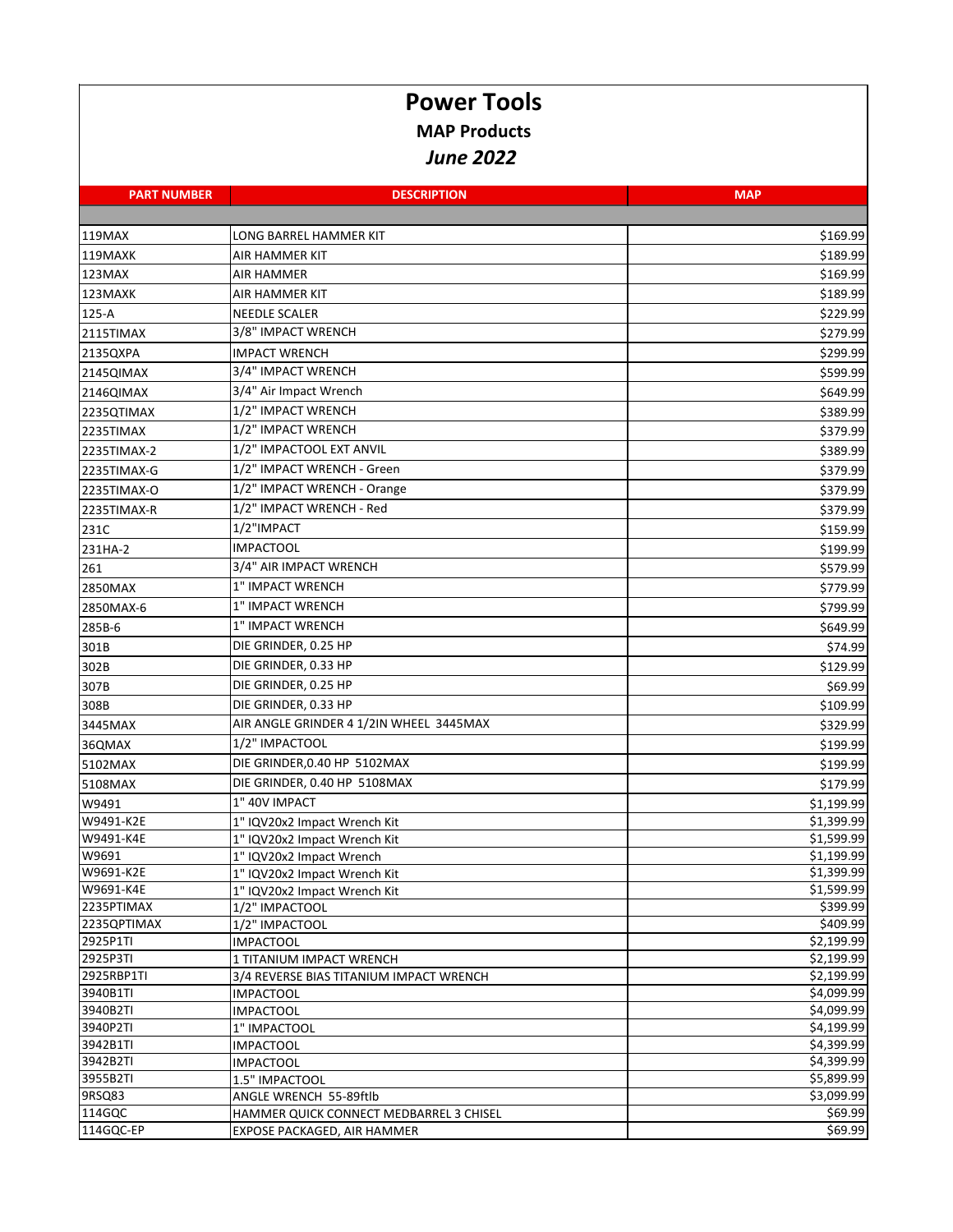| 170G           | <b>RATCHET</b>                                              | \$99.99     |
|----------------|-------------------------------------------------------------|-------------|
| 1770G          | WRENCH, 1/2" RATCHET                                        | \$119.99    |
| 2100G          | <b>IMPACTOOL</b>                                            | \$169.99    |
| 210CSA         | EDGE SERIES, PAINT SPRAYER SILVER                           | \$99.99     |
| 210G           | PAINT SPRAYER MULP OF 2                                     | \$89.99     |
| 215G           | AIR IMPACTOOL 3/8" DRIVE                                    | \$119.99    |
| 2317G          | IMPACT/RATCHET KIT MUL 3                                    | \$259.99    |
| 231G           | AIR IMPACTOOL 1/2" DRIVE                                    | \$149.99    |
| 231G-EP        | EXPOSE PACKAGED, AIR IMPACTOOL 1/2" DRIVE                   | \$149.99    |
| 236G           | 1/2" IMPACT                                                 | \$139.99    |
| 259G           | AIR IMPACTOOL 3/4" DRIVE                                    | \$299.99    |
| 270G           | PAINT SPRAYER MULP OF 2                                     | \$149.99    |
| 300G           | <b>SANDER</b>                                               | \$129.99    |
| 3101G          | 3101G AIR ANGLE DIE GRINDER 1/4" COLLET                     | \$79.99     |
| 3101G-EP       | EXPOSE PACKAGED, 3101G AIR ANGLE DIE GRINDER 1/4" COLLET    | \$79.99     |
| 3107G          | AIR DIE GRINDER                                             | \$59.99     |
| 311G           |                                                             | \$89.99     |
|                | SANDER MULTIPLE OF 2                                        |             |
| 315G           | SANDER, STRAIGHT LINE 315G                                  | \$139.99    |
| 317G           | SANDER, HIGH SPEED                                          | \$79.99     |
| 326G           | <b>CUT OFF TOOL</b>                                         | \$79.99     |
| 422G           | ANGLE GRINDER, 5"                                           | \$159.99    |
| 429G           | SAW, RECIPROCATING                                          | \$119.99    |
| 7811G          | <b>DRILL KEYLESS REVER</b>                                  | \$109.99    |
| EB2125X        | EDGE SERIES 1/2" IMPACTOOL                                  | \$199.99    |
| EC112          | EDGE SERIES 1/2 IN AIR DRILL                                | \$119.99    |
| EC300          | EDGE SERIES AIR NIBBLER                                     | \$119.99    |
| QXBD5PT200PM12 | Bluetooth Only, Display, 40V, 200NM                         | \$9,972.00  |
| QXBD5PT500PM12 | Bluetooth only, Display, 40V, 500NM                         | \$10,393.00 |
| QXBD5PT10CPM12 | Bluetooth Only, Display, 40V, 1000NM                        | \$10,873.00 |
| QXBD5PT13CPM16 | Bluetooth Only, Display, 40V, 1350NM                        | \$11,239.00 |
| QXBD5PT20CPM16 | Bluetooth Only, Display, 40V, 2000NM                        | \$11,850.00 |
| QXBD5PT27CPM16 | Bluetooth Only, Display, 40V, 2700NM                        | \$13,950.00 |
| QXBD5PT40CPM16 | Bluetooth Only, Disiplay, 40V, 4000NM                       | \$16,050.00 |
| QXXD5PT200PM12 | Bluetooth, 802154, Display, 40V, 200NM                      | \$10,155.00 |
| QXXD5PT500PM12 | Bluetooth, 802154, Display, 40V, 500NM                      | \$10,674.00 |
| QXXD5PT10CPM12 | Bluetooth, 802154, Display, 40V, 1000NM                     | \$11,112.00 |
| QXXD5PT13CPM16 | Bluetooth, 802154, Display, 40V, 1350NM                     | \$11,487.00 |
| QXXD5PT20CPM16 | Bluetooth, 802154, Display, 40V, 2000NM                     | \$12,059.00 |
| QXXD5PT27CPM16 | Bluetooth, 802154, Display, 40V, 2700NM                     | \$14,159.00 |
| QXXD5PT40CPM16 | Bluetooth, 802154, Display, 40V, 4000NM                     | \$16,259.00 |
| QXFD5PT200PM12 | No Connection, Display, 40V, 200NM                          | \$9,503.00  |
| QXFD5PT500PM12 | No Connection, Display, 40V, 500NM                          | \$9,961.00  |
| QXFD5PT10CPM12 | No Connection, Display, 40V, 1000NM                         | \$10,429.00 |
| QXFD5PT13CPM16 | No Connection, Display, 40V, 1350NM                         | \$10,797.00 |
| QXFD5PT20CPM16 | No Connection, Display, 40V, 2000NM                         | \$11,411.00 |
| QXFD5PT27CPM16 | No Connection, Display, 40V, 2700NM                         | \$13,511.00 |
| QXFD5PT40CPM16 | No Connection, Display, 40V, 4000NM                         | \$15,611.00 |
| QXBD5PT012PM00 | QX BT ONLY POWER UNIT ONLY 40V DISPLAY PISTOL               | \$3,500.00  |
| QXFD5PT012PM00 | QX BT 802154 POWER UNIT ONLY 40V DISPLAY PISTOL             | \$3,600.00  |
| QXXD5PT012PM00 | QX NO CON POWER UNIT ONLY 40V DISPLAY PISTOL                | \$3,300.00  |
|                | QX BLUETOOTH ONLY, DISPLAY, 20V ANGLE 5 NM STANDARD QUICK   |             |
|                |                                                             |             |
| QXBD2AT005PQ04 | CONNECT 1/4 INCH                                            | \$3,966.80  |
|                | QX BLUETOOTH ONLY, DISPLAY, 20V ANGLE 10 NM STANDARD SQUARE |             |
| QXBD2AT010PS06 | 3/8 INCH                                                    | \$3,749.80  |
|                | QX BLUETOOTH ONLY, DISPLAY, 20V ANGLE 15 NM STANDARD SQUARE |             |
| QXBD2AT015PS06 | 3/8 INCH                                                    | \$3,749.80  |
|                | QX BLUETOOTH ONLY, DISPLAY, 20V ANGLE 18 NM STANDARD QUICK  |             |
| QXBD2AT018PQ04 | CONNECT 1/4 INCH                                            | \$3,749.80  |
|                | QX BLUETOOTH ONLY, DISPLAY, 20V ANGLE 18 NM STANDARD SQUARE |             |
| QXBD2AT018PS06 | 3/8 INCH                                                    | \$3,749.80  |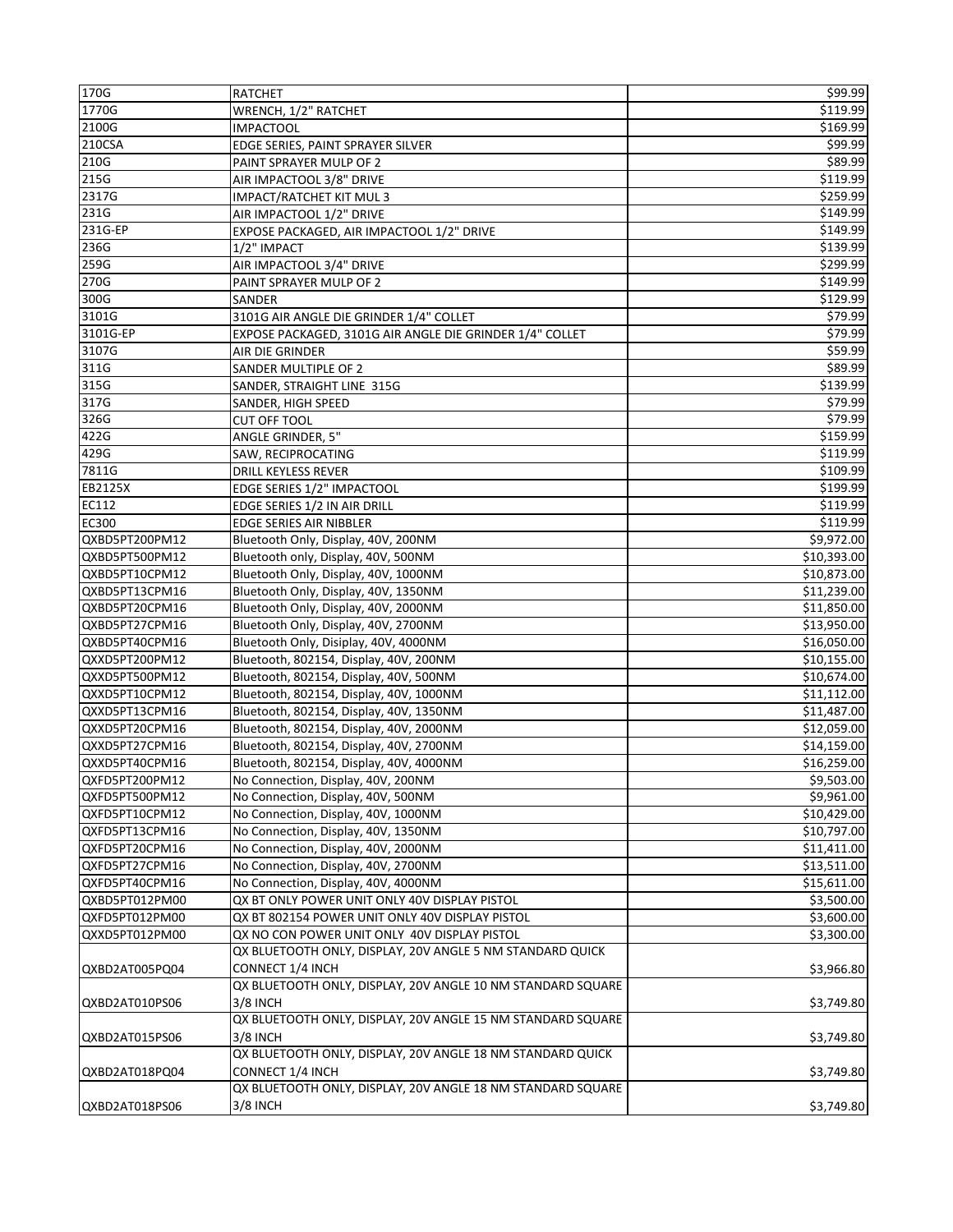|                | QX BLUETOOTH ONLY, DISPLAY, 20V ANGLE 27 NM ETS SQUARE 3/8                      |            |
|----------------|---------------------------------------------------------------------------------|------------|
| QXBD2AT027ES06 | <b>INCH</b>                                                                     | \$4,815.20 |
|                | QX BLUETOOTH ONLY, DISPLAY, 20V ANGLE 27 NM STANDARD SQUARE                     |            |
| QXBD2AT027PS06 | 3/8 INCH                                                                        | \$3,966.80 |
|                | QX BLUETOOTH ONLY, DISPLAY, 20V PISTOL 4 NM STANDARD QUICK                      |            |
| QXBD2PT004PQ04 | CONNECT 1/4 INCH                                                                |            |
|                | QX BLUETOOTH ONLY, DISPLAY, 20V PISTOL 4 NM STANDARD SQUARE                     | \$1,885.70 |
|                |                                                                                 |            |
| QXBD2PT004PS04 | $1/4$ INCH                                                                      | \$1,885.70 |
|                | QX BLUETOOTH ONLY, DISPLAY, 20V PISTOL 4 NM STANDARD SQUARE                     |            |
| QXBD2PT004PS06 | 3/8 INCH                                                                        | \$1,885.70 |
|                | QX BLUETOOTH ONLY, DISPLAY, 20V PISTOL 8 NM ETS QUICK CONNECT                   |            |
| QXBD2PT008EQ04 | $1/4$ INCH                                                                      | \$2,725.50 |
|                | QX BLUETOOTH ONLY, DISPLAY, 20V PISTOL 8 NM ETS SQUARE 3/8                      |            |
| QXBD2PT008ES06 | <b>INCH</b>                                                                     | \$2,725.50 |
|                | QX BLUETOOTH ONLY, DISPLAY, 20V PISTOL 8 NM STANDARD QUICK                      |            |
| QXBD2PT008PQ04 | <b>CONNECT 1/4 INCH</b>                                                         | \$1,885.70 |
|                | QX BLUETOOTH ONLY, DISPLAY, 20V PISTOL 8 NM STANDARD SQUARE                     |            |
| QXBD2PT008PS04 | 1/4 INCH                                                                        | \$1,885.70 |
|                | QX BLUETOOTH ONLY, DISPLAY, 20V PISTOL 8 NM STANDARD SQUARE                     |            |
| QXBD2PT008PS06 | 3/8 INCH                                                                        | \$1,885.70 |
|                | QX BLUETOOTH ONLY, DISPLAY, 20V PISTOL 12 NM ETS QUICK                          |            |
| QXBD2PT012EQ04 |                                                                                 |            |
|                | CONNECT 1/4 INCH<br>QX BLUETOOTH ONLY, DISPLAY, 20V PISTOL 12 NM ETS SQUARE 3/8 | \$2,725.50 |
|                |                                                                                 |            |
| QXBD2PT012ES06 | <b>INCH</b>                                                                     | \$2,725.50 |
|                | QX BLUETOOTH ONLY, DISPLAY, 20V PISTOL 12 NM STANDARD QUICK                     |            |
| QXBD2PT012PQ04 | CONNECT 1/4 INCH                                                                | \$1,885.70 |
|                | QX BLUETOOTH ONLY, DISPLAY, 20V PISTOL 12 NM STANDARD SQUARE                    |            |
| QXBD2PT012PS04 | $1/4$ INCH                                                                      | \$1,885.70 |
|                | QX BLUETOOTH ONLY, DISPLAY, 20V PISTOL 12 NM STANDARD SQUARE                    |            |
| QXBD2PT012PS06 | 3/8 INCH                                                                        | \$1,885.70 |
|                | QX BLUETOOTH ONLY, DISPLAY, 20V PISTOL 18 NM ETS QUICK                          |            |
| QXBD2PT018EQ04 | CONNECT 1/4 INCH                                                                | \$3,039.10 |
|                | QX BLUETOOTH ONLY, DISPLAY, 20V PISTOL 18 NM ETS SQUARE 3/8                     |            |
| QXBD2PT018ES06 | <b>INCH</b>                                                                     | \$3,039.10 |
|                | QX BLUETOOTH ONLY, DISPLAY, 20V PISTOL 18 NM STANDARD QUICK                     |            |
| QXBD2PT018PQ04 | CONNECT 1/4 INCH                                                                | \$2,180.90 |
|                | QX BLUETOOTH ONLY, DISPLAY, 20V PISTOL 18 NM STANDARD SQUARE                    |            |
| QXBD2PT018PS06 | 3/8 INCH                                                                        | \$2,180.90 |
|                | QX BLUETOOTH ONLY, DISPLAY, 20V PISTOL 24 NM ETS SQUARE 3/8                     |            |
|                |                                                                                 |            |
| QXBD2PT024ES06 | <b>INCH</b>                                                                     | \$3,134.60 |
|                | QX BLUETOOTH ONLY, DISPLAY, 40V ANGLE 20 NM STANDARD SQUARE                     |            |
| QXBD5AT020PS06 | 3/8 INCH                                                                        | \$5,981.60 |
|                | QX BLUETOOTH ONLY, DISPLAY, 40V ANGLE 30 NM STANDARD SQUARE                     |            |
| QXBD5AT030PS06 | 3/8 INCH                                                                        | \$5,981.60 |
|                | QX BLUETOOTH ONLY, DISPLAY, 40V ANGLE 35 NM STANDARD SQUARE                     |            |
| QXBD5AT035PS06 | 3/8 INCH                                                                        | \$5,981.60 |
|                | QX BLUETOOTH ONLY, DISPLAY, 40V ANGLE 35 NM STANDARD SQUARE                     |            |
| QXBD5AT035PS08 | $1/2$ INCH                                                                      | \$5,981.60 |
|                | QX BLUETOOTH ONLY, DISPLAY, 40V ANGLE 40 NM ETS SQUARE 1/2                      |            |
| QXBD5AT040ES08 | <b>INCH</b>                                                                     | \$6,825.70 |
|                | QX BLUETOOTH ONLY, DISPLAY, 40V ANGLE 40 NM STANDARD SQUARE                     |            |
| QXBD5AT040PS08 | $1/2$ INCH                                                                      | \$5,981.60 |
|                | QX BLUETOOTH ONLY, DISPLAY, 40V ANGLE 80 NM ETS SQUARE 1/2                      |            |
| QXBD5AT080ES08 | <b>INCH</b>                                                                     | \$6,825.70 |
|                | QX BLUETOOTH ONLY, DISPLAY, 40V ANGLE 80 NM STANDARD SQUARE                     |            |
|                |                                                                                 |            |
| QXBD5AT080PS08 | $1/2$ INCH                                                                      | \$5,981.60 |
|                | QX BLUETOOTH ONLY, NO DISPLAY, 20V ANGLE 5 NM STANDARD QUICK                    |            |
| QXBN2AT005PQ04 | CONNECT 1/4 INCH                                                                | \$3,628.20 |
|                | QX BLUETOOTH ONLY, NO DISPLAY, 20V ANGLE 10 NM STANDARD                         |            |
| QXBN2AT010PS06 | SQUARE 3/8 INCH                                                                 | \$3,429.70 |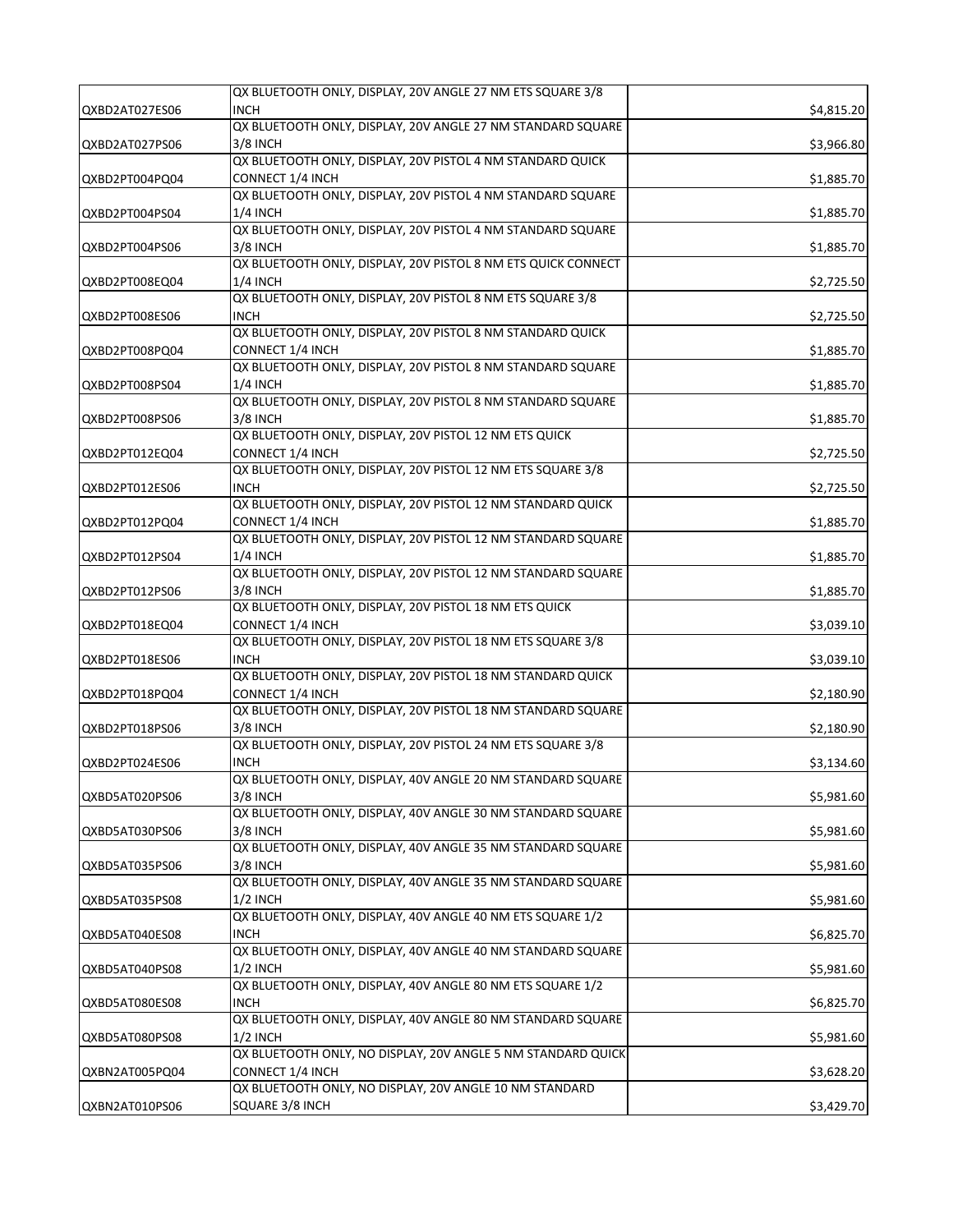|                | QX BLUETOOTH ONLY, NO DISPLAY, 20V ANGLE 15 NM STANDARD        |            |
|----------------|----------------------------------------------------------------|------------|
| QXBN2AT015PS06 | SQUARE 3/8 INCH                                                | \$3,429.70 |
|                | QX BLUETOOTH ONLY, NO DISPLAY, 20V ANGLE 18 NM STANDARD        |            |
| QXBN2AT018PQ04 | QUICK CONNECT 1/4 INCH                                         | \$3,429.70 |
|                | QX BLUETOOTH ONLY, NO DISPLAY, 20V ANGLE 18 NM STANDARD        |            |
| QXBN2AT018PS06 | SQUARE 3/8 INCH                                                | \$3,429.70 |
|                | QX BLUETOOTH ONLY, NO DISPLAY, 20V ANGLE 27 NM ETS SQUARE 3/8  |            |
| QXBN2AT027ES06 | <b>INCH</b>                                                    | \$4,401.80 |
|                | QX BLUETOOTH ONLY, NO DISPLAY, 20V ANGLE 27 NM STANDARD        |            |
| QXBN2AT027PS06 | SQUARE 3/8 INCH                                                | \$3,628.20 |
|                | QX BLUETOOTH ONLY, NO DISPLAY, 20V PISTOL 4 NM STANDARD        |            |
| QXBN2PT004PQ04 | QUICK CONNECT 1/4 INCH                                         | \$1,724.10 |
|                | QX BLUETOOTH ONLY, NO DISPLAY, 20V PISTOL 4 NM STANDARD        |            |
| QXBN2PT004PS04 | SQUARE 1/4 INCH                                                | \$1,724.10 |
|                | QX BLUETOOTH ONLY, NO DISPLAY, 20V PISTOL 4 NM STANDARD        |            |
| QXBN2PT004PS06 | SQUARE 3/8 INCH                                                | \$1,724.10 |
|                | QX BLUETOOTH ONLY, NO DISPLAY, 20V PISTOL 8 NM ETS QUICK       |            |
| QXBN2PT008EQ04 | CONNECT 1/4 INCH                                               | \$2,492.20 |
|                | QX BLUETOOTH ONLY, NO DISPLAY, 20V PISTOL 8 NM ETS SQUARE 3/8  |            |
| QXBN2PT008ES06 | <b>INCH</b>                                                    | \$2,492.20 |
|                | QX BLUETOOTH ONLY, NO DISPLAY, 20V PISTOL 8 NM STANDARD        |            |
| QXBN2PT008PQ04 | QUICK CONNECT 1/4 INCH                                         | \$1,724.10 |
|                | QX BLUETOOTH ONLY, NO DISPLAY, 20V PISTOL 8 NM STANDARD        |            |
| QXBN2PT008PS04 | SQUARE 1/4 INCH                                                | \$1,724.10 |
|                | QX BLUETOOTH ONLY, NO DISPLAY, 20V PISTOL 8 NM STANDARD        |            |
| QXBN2PT008PS06 | SQUARE 3/8 INCH                                                | \$1,724.10 |
|                | QX BLUETOOTH ONLY, NO DISPLAY, 20V PISTOL 12 NM ETS QUICK      |            |
| QXBN2PT012EQ04 | CONNECT 1/4 INCH                                               | \$2,492.20 |
|                | QX BLUETOOTH ONLY, NO DISPLAY, 20V PISTOL 12 NM ETS SQUARE 3/8 |            |
| QXBN2PT012ES06 | <b>INCH</b>                                                    | \$2,492.20 |
|                | QX BLUETOOTH ONLY, NO DISPLAY, 20V PISTOL 12 NM STANDARD       |            |
| QXBN2PT012PQ04 | QUICK CONNECT 1/4 INCH                                         | \$1,724.10 |
|                | QX BLUETOOTH ONLY, NO DISPLAY, 20V PISTOL 12 NM STANDARD       |            |
| QXBN2PT012PS04 | SQUARE 1/4 INCH                                                | \$1,724.10 |
|                | QX BLUETOOTH ONLY, NO DISPLAY, 20V PISTOL 12 NM STANDARD       |            |
| QXBN2PT012PS06 | SQUARE 3/8 INCH                                                | \$1,724.10 |
|                | QX BLUETOOTH ONLY, NO DISPLAY, 20V PISTOL 18 NM ETS QUICK      |            |
| QXBN2PT018EQ04 | CONNECT 1/4 INCH                                               | \$2,778.70 |
|                | QX BLUETOOTH ONLY, NO DISPLAY, 20V PISTOL 18 NM ETS SQUARE 3/8 |            |
| QXBN2PT018ES06 | <b>INCH</b>                                                    | \$2,778.70 |
|                | QX BLUETOOTH ONLY, NO DISPLAY, 20V PISTOL 18 NM STANDARD       |            |
| QXBN2PT018PQ04 | QUICK CONNECT 1/4 INCH                                         | \$1,994.20 |
|                | QX BLUETOOTH ONLY, NO DISPLAY, 20V PISTOL 18 NM STANDARD       |            |
| QXBN2PT018PS06 | SQUARE 3/8 INCH                                                | \$1,994.20 |
|                | QX BLUETOOTH ONLY, NO DISPLAY, 20V PISTOL 24 NM ETS SQUARE 3/8 |            |
| QXBN2PT024ES06 | <b>INCH</b>                                                    | \$2,866.60 |
|                | QX BLUETOOTH ONLY, NO DISPLAY, 40V ANGLE 20 NM STANDARD        |            |
| QXBN5AT020PS06 | SQUARE 3/8 INCH                                                | \$5,469.50 |
|                | QX BLUETOOTH ONLY, NO DISPLAY, 40V ANGLE 30 NM STANDARD        |            |
| QXBN5AT030PS06 | SQUARE 3/8 INCH                                                | \$5,469.50 |
|                | QX BLUETOOTH ONLY, NO DISPLAY, 40V ANGLE 35 NM STANDARD        |            |
| QXBN5AT035PS06 | SQUARE 3/8 INCH                                                | \$5,469.50 |
|                | QX BLUETOOTH ONLY, NO DISPLAY, 40V ANGLE 35 NM STANDARD        |            |
| QXBN5AT035PS08 | SQUARE 1/2 INCH                                                | \$5,469.50 |
|                | QX BLUETOOTH ONLY, NO DISPLAY, 40V ANGLE 40 NM ETS SQUARE 1/2  |            |
| QXBN5AT040ES08 | <b>INCH</b>                                                    | \$6,242.00 |
|                | QX BLUETOOTH ONLY, NO DISPLAY, 40V ANGLE 40 NM STANDARD        |            |
| QXBN5AT040PS08 | SQUARE 1/2 INCH                                                | \$5,469.50 |
|                | QX BLUETOOTH ONLY, NO DISPLAY, 40V ANGLE 80 NM ETS SQUARE 1/2  |            |
| QXBN5AT080ES08 | <b>INCH</b>                                                    | \$6,242.00 |
|                |                                                                |            |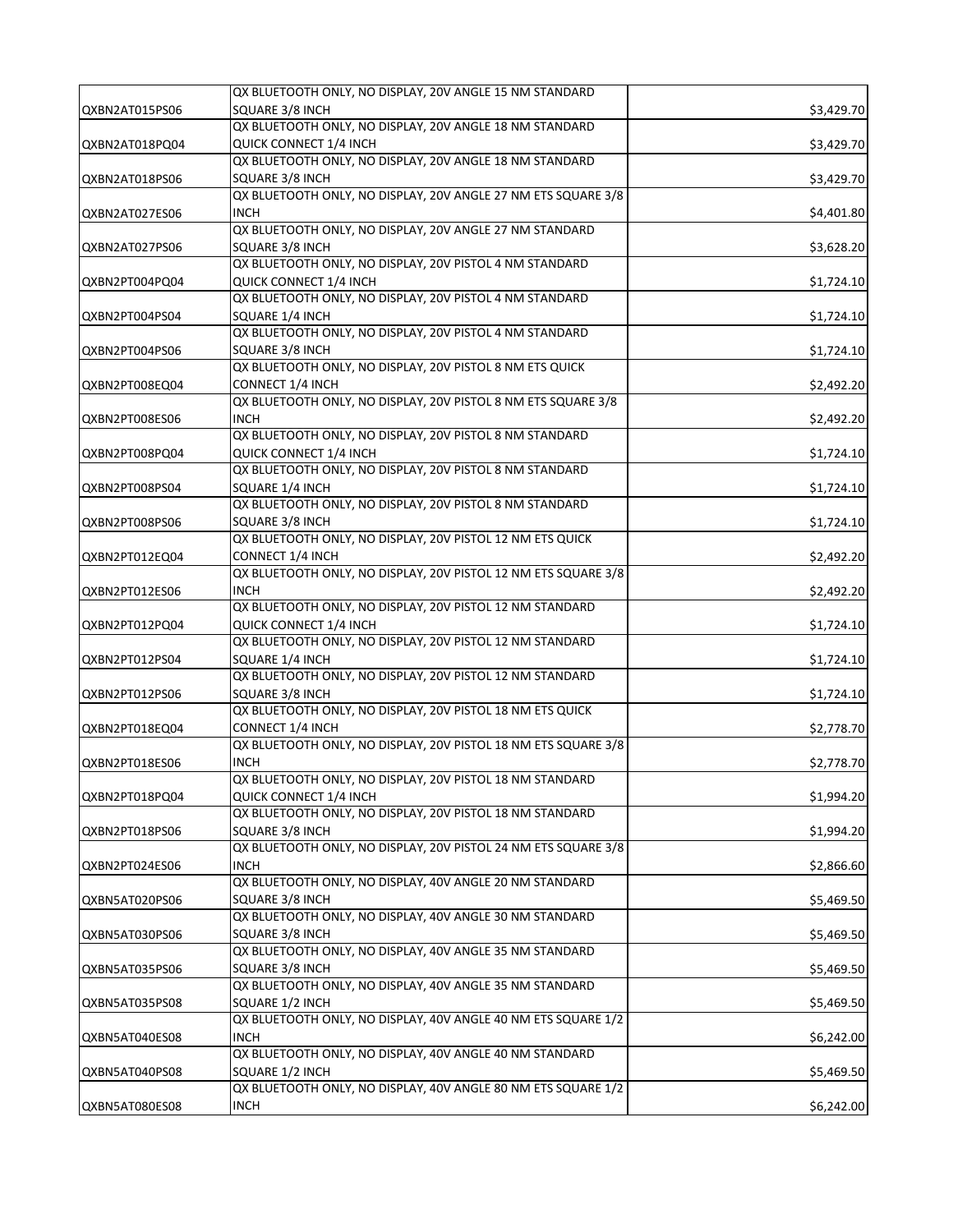|                | QX BLUETOOTH ONLY, NO DISPLAY, 40V ANGLE 80 NM STANDARD        |            |
|----------------|----------------------------------------------------------------|------------|
| QXBN5AT080PS08 | SQUARE 1/2 INCH                                                | \$5,469.50 |
|                | QX NO RADIO, DISPLAY, 20V ANGLE 5 NM STANDARD QUICK CONNECT    |            |
| QXFD2AT005PQ04 | <b>1/4 INCH</b>                                                | \$3,779.10 |
|                | QX NO RADIO, DISPLAY, 20V ANGLE 10 NM STANDARD SQUARE 3/8      |            |
| QXFD2AT010PS06 | <b>INCH</b>                                                    | \$3,571.80 |
|                | QX NO RADIO, DISPLAY, 20V ANGLE 15 NM STANDARD SQUARE 3/8      |            |
| QXFD2AT015PS06 | INCH                                                           | \$3,571.80 |
|                | QX NO RADIO, DISPLAY, 20V ANGLE 18 NM STANDARD QUICK CONNECT   |            |
| QXFD2AT018PQ04 | <b>1/4 INCH</b>                                                |            |
|                | QX NO RADIO, DISPLAY, 20V ANGLE 18 NM STANDARD SQUARE 3/8      | \$3,571.80 |
|                |                                                                |            |
| QXFD2AT018PS06 | <b>INCH</b>                                                    | \$3,571.80 |
| QXFD2AT027ES06 | QX NO RADIO, DISPLAY, 20V ANGLE 27 NM ETS SQUARE 3/8 INCH      | \$4,585.20 |
|                | QX NO RADIO, DISPLAY, 20V ANGLE 27 NM STANDARD SQUARE 3/8      |            |
| QXFD2AT027PS06 | <b>INCH</b>                                                    | \$3,779.10 |
|                | QX NO RADIO, DISPLAY, 20V PISTOL 4 NM STANDARD QUICK CONNECT   |            |
| QXFD2PT004PQ04 | $1/4$ INCH                                                     | \$1,795.70 |
|                |                                                                |            |
| QXFD2PT004PS04 | QX NO RADIO, DISPLAY, 20V PISTOL 4 NM STANDARD SQUARE 1/4 INCH | \$1,795.70 |
|                |                                                                |            |
| QXFD2PT004PS06 | QX NO RADIO, DISPLAY, 20V PISTOL 4 NM STANDARD SQUARE 3/8 INCH | \$1,795.70 |
|                | QX NO RADIO, DISPLAY, 20V PISTOL 8 NM ETS QUICK CONNECT 1/4    |            |
| QXFD2PT008EQ04 | <b>INCH</b>                                                    | \$2,596.40 |
| QXFD2PT008ES06 | QX NO RADIO, DISPLAY, 20V PISTOL 8 NM ETS SQUARE 3/8 INCH      | \$2,596.40 |
|                | QX NO RADIO, DISPLAY, 20V PISTOL 8 NM STANDARD QUICK CONNECT   |            |
| QXFD2PT008PQ04 | 1/4 INCH                                                       | \$1,795.70 |
|                |                                                                |            |
| QXFD2PT008PS04 | QX NO RADIO, DISPLAY, 20V PISTOL 8 NM STANDARD SQUARE 1/4 INCH | \$1,795.70 |
|                |                                                                |            |
| QXFD2PT008PS06 | QX NO RADIO, DISPLAY, 20V PISTOL 8 NM STANDARD SQUARE 3/8 INCH | \$1,795.70 |
|                | QX NO RADIO, DISPLAY, 20V PISTOL 12 NM ETS QUICK CONNECT 1/4   |            |
| QXFD2PT012EQ04 | <b>INCH</b>                                                    |            |
| QXFD2PT012ES06 | QX NO RADIO, DISPLAY, 20V PISTOL 12 NM ETS SQUARE 3/8 INCH     | \$2,596.40 |
|                | QX NO RADIO, DISPLAY, 20V PISTOL 12 NM STANDARD QUICK CONNECT  | \$2,596.40 |
|                |                                                                |            |
| QXFD2PT012PQ04 | <b>1/4 INCH</b>                                                | \$1,795.70 |
|                | QX NO RADIO, DISPLAY, 20V PISTOL 12 NM STANDARD SQUARE 1/4     |            |
| QXFD2PT012PS04 | <b>INCH</b>                                                    | \$1,795.70 |
|                | QX NO RADIO, DISPLAY, 20V PISTOL 12 NM STANDARD SQUARE 3/8     |            |
| QXFD2PT012PS06 | <b>INCH</b>                                                    | \$1,795.70 |
|                | QX NO RADIO, DISPLAY, 20V PISTOL 18 NM ETS QUICK CONNECT 1/4   |            |
| QXFD2PT018EQ04 | INCH                                                           | \$2,893.70 |
| QXFD2PT018ES06 | QX NO RADIO, DISPLAY, 20V PISTOL 18 NM ETS SQUARE 3/8 INCH     | \$2,893.70 |
|                | QX NO RADIO, DISPLAY, 20V PISTOL 18 NM STANDARD QUICK CONNECT  |            |
| QXFD2PT018PQ04 | <b>1/4 INCH</b>                                                | \$2,076.70 |
|                | QX NO RADIO, DISPLAY, 20V PISTOL 18 NM STANDARD SQUARE 3/8     |            |
| QXFD2PT018PS06 | <b>INCH</b>                                                    | \$2,076.70 |
| QXFD2PT024ES06 | QX NO RADIO, DISPLAY, 20V PISTOL 24 NM ETS SQUARE 3/8 INCH     | \$2,984.80 |
|                | QX NO RADIO, DISPLAY, 40V ANGLE 20 NM STANDARD SQUARE 3/8      |            |
| QXFD5AT020PS06 | INCH                                                           | \$5,697.30 |
|                | QX NO RADIO, DISPLAY, 40V ANGLE 30 NM STANDARD SQUARE 3/8      |            |
| QXFD5AT030PS06 | INCH                                                           | \$5,697.30 |
|                | QX NO RADIO, DISPLAY, 40V ANGLE 35 NM STANDARD SQUARE 1/2      |            |
| QXFD5AT035PS08 | INCH                                                           | \$5,697.30 |
|                |                                                                |            |
| QXFD5AT040ES08 | QX NO RADIO, DISPLAY, 40V ANGLE 40 NM ETS SQUARE 1/2 INCH      | \$6,502.40 |
|                | QX NO RADIO, DISPLAY, 40V ANGLE 40 NM STANDARD SQUARE 1/2      |            |
| QXFD5AT040PS08 | INCH                                                           | \$5,697.30 |
| QXFD5AT080ES08 | QX NO RADIO, DISPLAY, 40V ANGLE 80 NM ETS SQUARE 1/2 INCH      | \$6,502.40 |
|                | QX NO RADIO, DISPLAY, 40V ANGLE 80 NM STANDARD SQUARE 1/2      |            |
| QXFD5AT080PS08 | <b>INCH</b>                                                    | \$5,697.30 |
|                | QX NO RADIO, NO DISPLAY, 20V ANGLE 5 NM STANDARD QUICK         |            |
| QXFN2AT005PQ04 | CONNECT 1/4 INCH                                               | \$2,377.20 |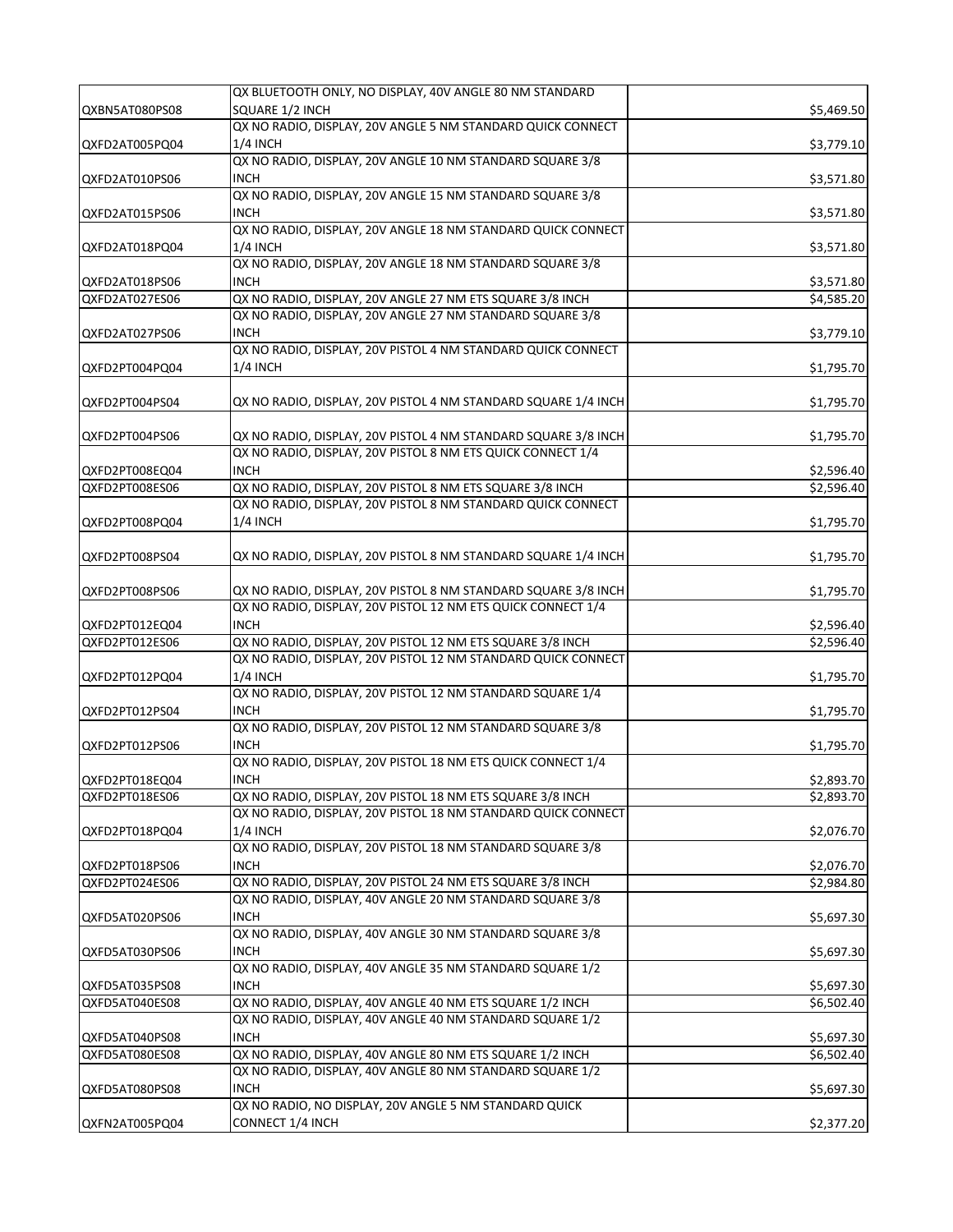|                | QX NO RADIO, NO DISPLAY, 20V ANGLE 10 NM STANDARD SQUARE 3/8                     |                        |
|----------------|----------------------------------------------------------------------------------|------------------------|
| QXFN2AT010PS06 | <b>INCH</b>                                                                      | \$1,955.20             |
|                | QX NO RADIO, NO DISPLAY, 20V ANGLE 15 NM STANDARD SQUARE 3/8                     |                        |
| QXFN2AT015PS06 | <b>INCH</b>                                                                      | \$1,955.20             |
|                | QX NO RADIO, NO DISPLAY, 20V ANGLE 18 NM STANDARD QUICK                          |                        |
| QXFN2AT018PQ04 | CONNECT 1/4 INCH                                                                 | \$2,078.90             |
|                | QX NO RADIO, NO DISPLAY, 20V ANGLE 18 NM STANDARD SQUARE 3/8                     |                        |
| QXFN2AT018PS06 | <b>INCH</b>                                                                      | \$2,078.90             |
| QXFN2AT027ES06 | QX NO RADIO, NO DISPLAY, 20V ANGLE 27 NM ETS SQUARE 3/8 INCH                     | \$3,009.80             |
|                | QX NO RADIO, NO DISPLAY, 20V ANGLE 27 NM STANDARD SQUARE 3/8                     |                        |
|                | <b>INCH</b>                                                                      | \$2,199.30             |
| QXFN2AT027PS06 |                                                                                  |                        |
|                | QX NO RADIO, NO DISPLAY, 20V PISTOL 4 NM STANDARD QUICK                          |                        |
| QXFN2PT004PQ04 | CONNECT 1/4 INCH<br>QX NO RADIO, NO DISPLAY, 20V PISTOL 4 NM STANDARD SQUARE 1/4 | \$1,293.30             |
|                |                                                                                  |                        |
| QXFN2PT004PS04 | <b>INCH</b>                                                                      | \$1,293.30             |
|                | QX NO RADIO, NO DISPLAY, 20V PISTOL 4 NM STANDARD SQUARE 3/8                     |                        |
| QXFN2PT004PS06 | <b>INCH</b>                                                                      | \$1,293.30             |
|                | QX NO RADIO, NO DISPLAY, 20V PISTOL 8 NM ETS QUICK CONNECT 1/4                   |                        |
| QXFN2PT008EQ04 | <b>INCH</b>                                                                      | \$1,979.00             |
| QXFN2PT008ES06 | QX NO RADIO, NO DISPLAY, 20V PISTOL 8 NM ETS SQUARE 3/8 INCH                     | $\overline{$}1,979.00$ |
|                | QX NO RADIO, NO DISPLAY, 20V PISTOL 8 NM STANDARD QUICK                          |                        |
| QXFN2PT008PQ04 | CONNECT 1/4 INCH                                                                 | \$1,293.30             |
|                | QX NO RADIO, NO DISPLAY, 20V PISTOL 8 NM STANDARD SQUARE 1/4                     |                        |
| QXFN2PT008PS04 | <b>INCH</b>                                                                      | \$1,293.30             |
|                | QX NO RADIO, NO DISPLAY, 20V PISTOL 8 NM STANDARD SQUARE 3/8                     |                        |
| QXFN2PT008PS06 | <b>INCH</b>                                                                      | \$1,293.30             |
|                | QX NO RADIO, NO DISPLAY, 20V PISTOL 12 NM ETS QUICK CONNECT                      |                        |
| QXFN2PT012EQ04 | <b>1/4 INCH</b>                                                                  | \$1,979.00             |
| QXFN2PT012ES06 | QX NO RADIO, NO DISPLAY, 20V PISTOL 12 NM ETS SQUARE 3/8 INCH                    | \$1,979.00             |
|                | QX NO RADIO, NO DISPLAY, 20V PISTOL 12 NM STANDARD QUICK                         |                        |
| QXFN2PT012PQ04 | CONNECT 1/4 INCH                                                                 | \$1,293.30             |
|                | QX NO RADIO, NO DISPLAY, 20V PISTOL 12 NM STANDARD SQUARE 1/4                    |                        |
| QXFN2PT012PS04 | <b>INCH</b>                                                                      | \$1,293.30             |
|                | QX NO RADIO, NO DISPLAY, 20V PISTOL 12 NM STANDARD SQUARE 3/8                    |                        |
| QXFN2PT012PS06 | <b>INCH</b>                                                                      | \$1,293.30             |
|                | QX NO RADIO, NO DISPLAY, 20V PISTOL 18 NM ETS QUICK CONNECT                      |                        |
| QXFN2PT018EQ04 | <b>1/4 INCH</b>                                                                  | \$2,015.90             |
| QXFN2PT018ES06 | QX NO RADIO, NO DISPLAY, 20V PISTOL 18 NM ETS SQUARE 3/8 INCH                    | \$2,015.90             |
|                | QX NO RADIO, NO DISPLAY, 20V PISTOL 18 NM STANDARD QUICK                         |                        |
| QXFN2PT018PQ04 | CONNECT 1/4 INCH                                                                 | \$1,394.20             |
|                | QX NO RADIO, NO DISPLAY, 20V PISTOL 18 NM STANDARD SQUARE 3/8                    |                        |
| QXFN2PT018PS06 | INCH                                                                             | \$1,394.20             |
| QXFN2PT024ES06 | QX NO RADIO, NO DISPLAY, 20V PISTOL 24 NM ETS SQUARE 3/8 INCH                    | \$2,106.00             |
|                | QX NO RADIO, NO DISPLAY, 40V ANGLE 20 NM STANDARD SQUARE 3/8                     |                        |
| QXFN5AT020PS06 | <b>INCH</b>                                                                      | \$3,276.70             |
|                | QX NO RADIO, NO DISPLAY, 40V ANGLE 30 NM STANDARD SQUARE 3/8                     |                        |
| QXFN5AT030PS06 | <b>INCH</b>                                                                      | \$3,276.70             |
|                | QX NO RADIO, NO DISPLAY, 40V ANGLE 35 NM STANDARD SQUARE 3/8                     |                        |
| QXFN5AT035PS06 | <b>INCH</b>                                                                      | \$3,276.70             |
|                | QX NO RADIO, NO DISPLAY, 40V ANGLE 35 NM STANDARD SQUARE 1/2                     |                        |
| QXFN5AT035PS08 | INCH                                                                             | \$3,276.70             |
| QXFN5AT040ES08 | QX NO RADIO, NO DISPLAY, 40V ANGLE 40 NM ETS SQUARE 1/2 INCH                     | \$4,091.50             |
|                | QX NO RADIO, NO DISPLAY, 40V ANGLE 40 NM STANDARD SQUARE 1/2                     |                        |
| QXFN5AT040PS08 | <b>INCH</b>                                                                      | \$3,276.70             |
| QXFN5AT080ES08 | QX NO RADIO, NO DISPLAY, 40V ANGLE 80 NM ETS SQUARE 1/2 INCH                     | \$4,091.50             |
|                | QX NO RADIO, NO DISPLAY, 40V ANGLE 80 NM STANDARD SQUARE 1/2                     |                        |
|                |                                                                                  |                        |
| QXFN5AT080PS08 | <b>INCH</b>                                                                      | \$3,276.70             |
|                | QX ZIGBEE AND BLUETOOTH, DISPLAY, 20V ANGLE 5 NM STANDARD                        |                        |
| QXXD2AT005PQ04 | QUICK CONNECT 1/4 INCH                                                           | \$4,659.00             |
|                | QX ZIGBEE AND BLUETOOTH, DISPLAY, 20V ANGLE 10 NM STANDARD                       |                        |
| QXXD2AT010PS06 | SQUARE 3/8 INCH                                                                  | \$4,397.50             |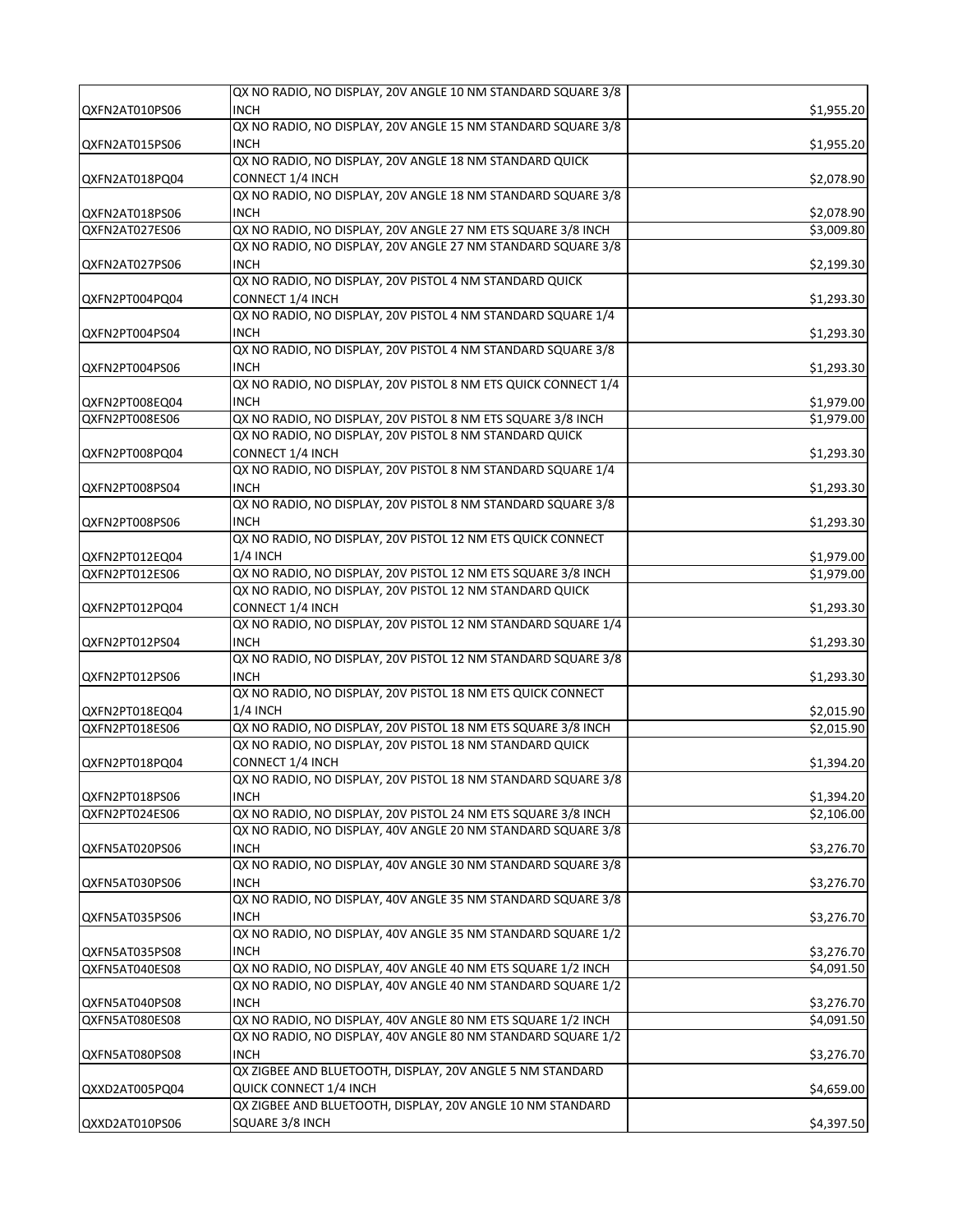|                | QX ZIGBEE AND BLUETOOTH, DISPLAY, 20V ANGLE 15 NM STANDARD                    |            |
|----------------|-------------------------------------------------------------------------------|------------|
| QXXD2AT015PS06 | SQUARE 3/8 INCH                                                               | \$4,397.50 |
|                | QX ZIGBEE AND BLUETOOTH, DISPLAY, 20V ANGLE 18 NM STANDARD                    |            |
| QXXD2AT018PQ04 | QUICK CONNECT 1/4 INCH                                                        | \$4,397.50 |
|                | QX ZIGBEE AND BLUETOOTH, DISPLAY, 20V ANGLE 18 NM STANDARD                    |            |
| QXXD2AT018PS06 | SQUARE 3/8 INCH                                                               | \$4,397.50 |
|                | QX ZIGBEE AND BLUETOOTH, DISPLAY, 20V ANGLE 27 NM ETS SQUARE                  |            |
| QXXD2AT027ES06 | 3/8 INCH                                                                      | \$5,409.80 |
|                | QX ZIGBEE AND BLUETOOTH, DISPLAY, 20V ANGLE 27 NM STANDARD                    |            |
| QXXD2AT027PS06 | SQUARE 3/8 INCH                                                               | \$4,659.00 |
|                | QX ZIGBEE AND BLUETOOTH, DISPLAY, 20V PISTOL 4 NM STANDARD                    |            |
|                | QUICK CONNECT 1/4 INCH                                                        |            |
| QXXD2PT004PQ04 | QX ZIGBEE AND BLUETOOTH, DISPLAY, 20V PISTOL 4 NM STANDARD                    | \$2,281.80 |
|                |                                                                               |            |
| QXXD2PT004PS04 | SQUARE 1/4 INCH<br>QX ZIGBEE AND BLUETOOTH, DISPLAY, 20V PISTOL 4 NM STANDARD | \$2,281.80 |
|                |                                                                               |            |
| QXXD2PT004PS06 | SQUARE 3/8 INCH                                                               | \$2,281.80 |
|                | QX ZIGBEE AND BLUETOOTH, DISPLAY, 20V PISTOL 8 NM ETS QUICK                   |            |
| QXXD2PT008EQ04 | CONNECT 1/4 INCH                                                              | \$3,096.60 |
|                | QX ZIGBEE AND BLUETOOTH, DISPLAY, 20V PISTOL 8 NM ETS SQUARE                  |            |
| QXXD2PT008ES06 | 3/8 INCH                                                                      | \$3,096.60 |
|                | QX ZIGBEE AND BLUETOOTH, DISPLAY, 20V PISTOL 8 NM STANDARD                    |            |
| QXXD2PT008PQ04 | QUICK CONNECT 1/4 INCH                                                        | \$2,281.80 |
|                | QX ZIGBEE AND BLUETOOTH, DISPLAY, 20V PISTOL 8 NM STANDARD                    |            |
| QXXD2PT008PS04 | SQUARE 1/4 INCH                                                               | \$2,281.80 |
|                | QX ZIGBEE AND BLUETOOTH, DISPLAY, 20V PISTOL 8 NM STANDARD                    |            |
| QXXD2PT008PS06 | SQUARE 3/8 INCH                                                               | \$2,281.80 |
|                | QX ZIGBEE AND BLUETOOTH, DISPLAY, 20V PISTOL 12 NM ETS QUICK                  |            |
| QXXD2PT012EQ04 | CONNECT 1/4 INCH                                                              | \$3,096.60 |
|                | QX ZIGBEE AND BLUETOOTH, DISPLAY, 20V PISTOL 12 NM ETS SQUARE                 |            |
| QXXD2PT012ES06 | 3/8 INCH                                                                      | \$3,096.60 |
|                | QX ZIGBEE AND BLUETOOTH, DISPLAY, 20V PISTOL 12 NM STANDARD                   |            |
| QXXD2PT012PQ04 | QUICK CONNECT 1/4 INCH                                                        | \$2,281.80 |
|                | QX ZIGBEE AND BLUETOOTH, DISPLAY, 20V PISTOL 12 NM STANDARD                   |            |
| QXXD2PT012PS04 | SQUARE 1/4 INCH                                                               | \$2,281.80 |
|                | QX ZIGBEE AND BLUETOOTH, DISPLAY, 20V PISTOL 12 NM STANDARD                   |            |
| QXXD2PT012PS06 | SQUARE 3/8 INCH                                                               | \$2,281.80 |
|                | QX ZIGBEE AND BLUETOOTH, DISPLAY, 20V PISTOL 18 NM ETS QUICK                  |            |
| QXXD2PT018EQ04 | <b>CONNECT 1/4 INCH</b>                                                       | \$3,246.30 |
|                | QX ZIGBEE AND BLUETOOTH, DISPLAY, 20V PISTOL 18 NM ETS SQUARE                 |            |
| QXXD2PT018ES06 | 3/8 INCH                                                                      | \$3,246.30 |
|                | QX ZIGBEE AND BLUETOOTH, DISPLAY, 20V PISTOL 18 NM STANDARD                   |            |
| QXXD2PT018PQ04 | QUICK CONNECT 1/4 INCH                                                        | \$2,470.50 |
|                | QX ZIGBEE AND BLUETOOTH, DISPLAY, 20V PISTOL 18 NM STANDARD                   |            |
| QXXD2PT018PS06 | SQUARE 3/8 INCH                                                               | \$2,470.50 |
|                | QX ZIGBEE AND BLUETOOTH, DISPLAY, 20V PISTOL 24 NM ETS SQUARE                 |            |
|                | 3/8 INCH                                                                      |            |
| QXXD2PT024ES06 | QX ZIGBEE AND BLUETOOTH, DISPLAY, 40V ANGLE 20 NM STANDARD                    | \$3,340.70 |
|                | SQUARE 3/8 INCH                                                               |            |
| QXXD5AT020PS06 | QX ZIGBEE AND BLUETOOTH, DISPLAY, 40V ANGLE 30 NM STANDARD                    | \$7,329.20 |
|                |                                                                               |            |
| QXXD5AT030PS06 | SQUARE 3/8 INCH                                                               | \$7,329.20 |
|                | QX ZIGBEE AND BLUETOOTH, DISPLAY, 40V ANGLE 35 NM STANDARD                    |            |
| QXXD5AT035PS06 | SQUARE 3/8 INCH                                                               | \$7,329.20 |
|                | QX ZIGBEE AND BLUETOOTH, DISPLAY, 40V ANGLE 35 NM STANDARD                    |            |
| QXXD5AT035PS08 | SQUARE 1/2 INCH                                                               | \$7,329.20 |
|                | QX ZIGBEE AND BLUETOOTH, DISPLAY, 40V ANGLE 40 NM ETS SQUARE                  |            |
| QXXD5AT040ES08 | $1/2$ INCH                                                                    | \$8,167.90 |
|                | QX ZIGBEE AND BLUETOOTH, DISPLAY, 40V ANGLE 40 NM STANDARD                    |            |
| QXXD5AT040PS08 | SQUARE 1/2 INCH                                                               | \$7,329.20 |
|                | QX ZIGBEE AND BLUETOOTH, DISPLAY, 40V ANGLE 80 NM ETS SQUARE                  |            |
| QXXD5AT080ES08 | $1/2$ INCH                                                                    | \$8,167.90 |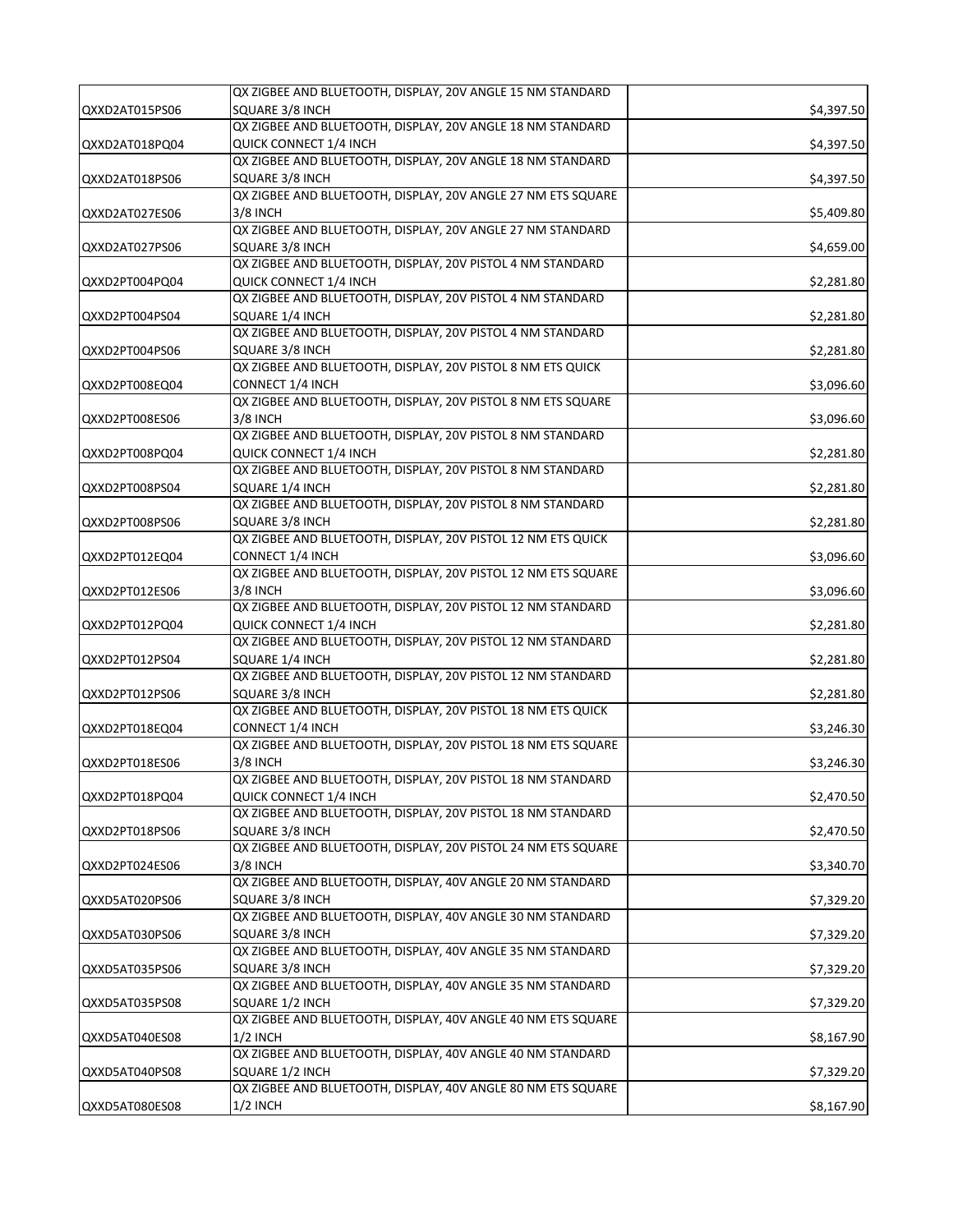|                | QX ZIGBEE AND BLUETOOTH, DISPLAY, 40V ANGLE 80 NM STANDARD                           |            |
|----------------|--------------------------------------------------------------------------------------|------------|
| QXXD5AT080PS08 | SQUARE 1/2 INCH                                                                      | \$7,329.20 |
|                | QX ZIGBEE AND BLUETOOTH, NO DISPLAY, 20V ANGLE 5 NM STANDARD                         |            |
| QXXN2AT005PQ04 | QUICK CONNECT 1/4 INCH                                                               | \$4,425.70 |
|                | QX ZIGBEE AND BLUETOOTH, NO DISPLAY, 20V ANGLE 10 NM                                 |            |
| QXXN2AT010PS06 | STANDARD SQUARE 3/8 INCH                                                             | \$4,178.30 |
|                | QX ZIGBEE AND BLUETOOTH, NO DISPLAY, 20V ANGLE 15 NM                                 |            |
| QXXN2AT015PS06 | STANDARD SQUARE 3/8 INCH                                                             | \$4,178.30 |
|                | QX ZIGBEE AND BLUETOOTH, NO DISPLAY, 20V ANGLE 18 NM                                 |            |
| QXXN2AT018PQ04 | STANDARD QUICK CONNECT 1/4 INCH                                                      | \$4,178.30 |
|                | QX ZIGBEE AND BLUETOOTH, NO DISPLAY, 20V ANGLE 18 NM                                 |            |
|                |                                                                                      |            |
| QXXN2AT018PS06 | STANDARD SQUARE 3/8 INCH<br>QX ZIGBEE AND BLUETOOTH, NO DISPLAY, 20V ANGLE 27 NM ETS | \$4,178.30 |
|                |                                                                                      |            |
| QXXN2AT027ES06 | SQUARE 3/8 INCH                                                                      | \$5,139.60 |
|                | QX ZIGBEE AND BLUETOOTH, NO DISPLAY, 20V ANGLE 27 NM                                 |            |
| QXXN2AT027PS06 | STANDARD SQUARE 3/8 INCH                                                             | \$4,425.70 |
|                | QX ZIGBEE AND BLUETOOTH, NO DISPLAY, 20V PISTOL 4 NM STANDARD                        |            |
| QXXN2PT004PQ04 | QUICK CONNECT 1/4 INCH                                                               | \$2,168.90 |
|                | QX ZIGBEE AND BLUETOOTH, NO DISPLAY, 20V PISTOL 4 NM STANDARD                        |            |
| QXXN2PT004PS04 | SQUARE 1/4 INCH                                                                      | \$2,168.90 |
|                | QX ZIGBEE AND BLUETOOTH, NO DISPLAY, 20V PISTOL 4 NM STANDARD                        |            |
| QXXN2PT004PS06 | SQUARE 3/8 INCH                                                                      | \$2,168.90 |
|                | QX ZIGBEE AND BLUETOOTH, NO DISPLAY, 20V PISTOL 8 NM ETS QUICK                       |            |
| QXXN2PT008EQ04 | <b>CONNECT 1/4 INCH</b>                                                              | \$2,942.50 |
|                | QX ZIGBEE AND BLUETOOTH, NO DISPLAY, 20V PISTOL 8 NM ETS                             |            |
| QXXN2PT008ES06 | SQUARE 3/8 INCH                                                                      | \$2,942.50 |
|                | QX ZIGBEE AND BLUETOOTH, NO DISPLAY, 20V PISTOL 8 NM STANDARD                        |            |
| QXXN2PT008PQ04 | QUICK CONNECT 1/4 INCH                                                               | \$2,168.90 |
|                | QX ZIGBEE AND BLUETOOTH, NO DISPLAY, 20V PISTOL 8 NM STANDARD                        |            |
| QXXN2PT008PS04 | SQUARE 1/4 INCH                                                                      | \$2,168.90 |
|                | QX ZIGBEE AND BLUETOOTH, NO DISPLAY, 20V PISTOL 8 NM STANDARD                        |            |
| QXXN2PT008PS06 | SQUARE 3/8 INCH                                                                      | \$2,168.90 |
|                | QX ZIGBEE AND BLUETOOTH, NO DISPLAY, 20V PISTOL 12 NM ETS                            |            |
| QXXN2PT012EQ04 | QUICK CONNECT 1/4 INCH                                                               | \$2,942.50 |
|                | QX ZIGBEE AND BLUETOOTH, NO DISPLAY, 20V PISTOL 12 NM ETS                            |            |
| QXXN2PT012ES06 | SQUARE 3/8 INCH                                                                      | \$2,942.50 |
|                | QX ZIGBEE AND BLUETOOTH, NO DISPLAY, 20V PISTOL 12 NM                                |            |
|                | STANDARD QUICK CONNECT 1/4 INCH                                                      |            |
| QXXN2PT012PQ04 | QX ZIGBEE AND BLUETOOTH, NO DISPLAY, 20V PISTOL 12 NM                                | \$2,168.90 |
|                |                                                                                      |            |
| QXXN2PT012PS04 | STANDARD SQUARE 1/4 INCH                                                             | \$2,168.90 |
|                | QX ZIGBEE AND BLUETOOTH, NO DISPLAY, 20V PISTOL 12 NM                                |            |
| QXXN2PT012PS06 | STANDARD SQUARE 3/8 INCH                                                             | \$2,168.90 |
|                | QX ZIGBEE AND BLUETOOTH, NO DISPLAY, 20V PISTOL 18 NM ETS                            |            |
| QXXN2PT018EQ04 | QUICK CONNECT 1/4 INCH                                                               | \$3,084.70 |
|                | QX ZIGBEE AND BLUETOOTH, NO DISPLAY, 20V PISTOL 18 NM ETS                            |            |
| QXXN2PT018ES06 | SQUARE 3/8 INCH                                                                      | \$3,084.70 |
|                | QX ZIGBEE AND BLUETOOTH, NO DISPLAY, 20V PISTOL 18 NM                                |            |
| QXXN2PT018PQ04 | STANDARD QUICK CONNECT 1/4 INCH                                                      | \$2,346.90 |
|                | QX ZIGBEE AND BLUETOOTH, NO DISPLAY, 20V PISTOL 18 NM                                |            |
| QXXN2PT018PS06 | STANDARD SQUARE 3/8 INCH                                                             | \$2,346.90 |
|                | QX ZIGBEE AND BLUETOOTH, NO DISPLAY, 20V PISTOL 24 NM ETS                            |            |
| QXXN2PT024ES06 | SQUARE 3/8 INCH                                                                      | \$3,173.60 |
|                | QX ZIGBEE AND BLUETOOTH, NO DISPLAY, 40V ANGLE 20 NM                                 |            |
| QXXN5AT020PS06 | STANDARD SQUARE 3/8 INCH                                                             | \$6,963.50 |
|                | QX ZIGBEE AND BLUETOOTH, NO DISPLAY, 40V ANGLE 30 NM                                 |            |
| QXXN5AT030PS06 | STANDARD SQUARE 3/8 INCH                                                             | \$6,963.50 |
|                | QX ZIGBEE AND BLUETOOTH, NO DISPLAY, 40V ANGLE 35 NM                                 |            |
| QXXN5AT035PS06 | STANDARD SQUARE 3/8 INCH                                                             | \$6,963.50 |
|                | QX ZIGBEE AND BLUETOOTH, NO DISPLAY, 40V ANGLE 35 NM                                 |            |
| QXXN5AT035PS08 | STANDARD SQUARE 1/2 INCH                                                             | \$6,963.50 |
|                |                                                                                      |            |